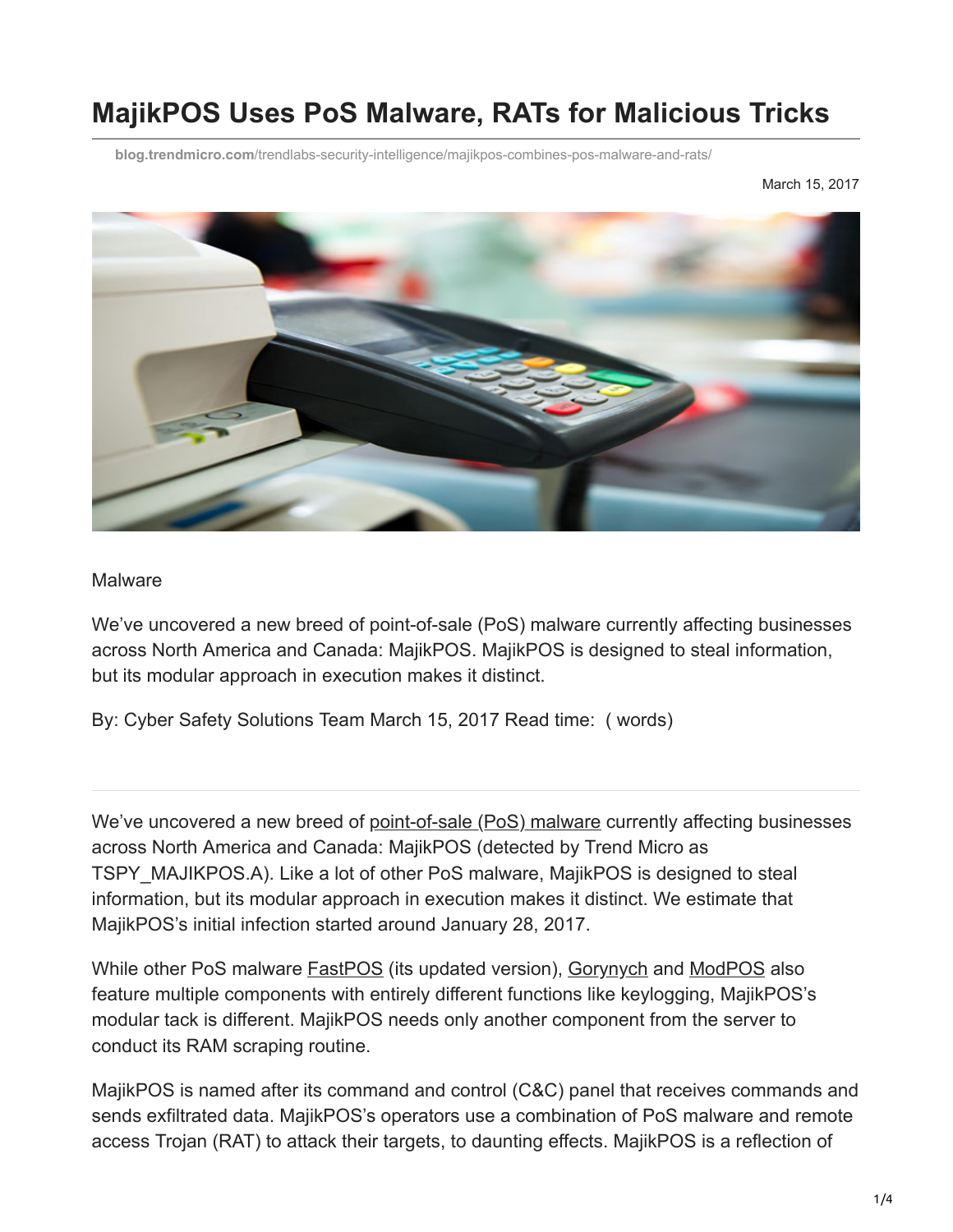the [increasing complexity that bad guys are predicted to employ](https://www.trendmicro.com/vinfo/tmr/?/us/security/research-and-analysis/predictions/2017) in their malware to neuter traditional defenses.

# **Entry Point and Attack Chain**

Feedback from our [Smart Protection Network™](http://blog.trendmicro.com/en_us/business/technologies/smart-protection-network.html) enabled us to determine the methods the bad guys used to illicitly gain access to the victims' endpoints. Among them are Virtual Network Computing (VNC) and Remote Desktop Protocol (RDP), poorly secured by easy-toguess username and password combinations; and RATs previously installed in the system.

After fingerprinting the targets—ascertaining if VNC and RDP services exist and are accessible—attackers will attempt to gain access using generic credentials or via brute force. The common denominator in the MajikPOS compromises we've observed involving RATs is the timeline of their infection. The RATs were installed in the endpoints somewhere between August and November, 2016.

If the endpoint piques the malefactors' interest, they use a combination of VNC, RDP, RAT access, command-line FTP (File Transfer Protocol), and sometimes a modified version of Ammyy Admin—a legitimate, commercially available remote administration tool—to install MajikPOS by directly downloading the files usually hosted on free file-hosting sites. In the case of Ammyy Admin, its file manager capability is used instead. The modified version is sometimes named *VNC\_Server.exe* or *Remote.exe*.

#### **Configuration and C&C Communication**

MajikPOS contacts its C&C server to register the infected system. Once registered, the server then sends a "configuration" with three important entries that will be used in later steps.

*[F](http://blog.trendmicro.com/content/dam/trendmicro/global/en/migrated/security-intelligence-migration-spreadsheet/trendlabs-security-intelligence/2017/03/majikpos-1.png)igure 1: C&C server responds with configuration details after registration*

The C&C panel in these servers is called "Magic Panel", as shown below:

*[F](http://blog.trendmicro.com/content/dam/trendmicro/global/en/migrated/security-intelligence-migration-spreadsheet/trendlabs-security-intelligence/2017/03/majikpos-2.png)igure 2: Magic Panel's login page*

# **RAM-scraping Routine**

*Conhost.exe* is the component responsible for RAM scraping (looking for credit card data on the victim's machine). It uses information from the configuration file for this routine.

MajikPOS checks a sizeable range of cards, such as American Express, Diners Club, Discover, Maestro, Mastercard, and Visa. After verifying the credit card's track data, the information is sent to the C&C server via HTTP POST, Action="bin".

*[F](http://blog.trendmicro.com/content/dam/trendmicro/global/en/migrated/security-intelligence-migration-spreadsheet/trendlabs-security-intelligence/2017/03/majikpos-3.png)igure 3: Snapshot of a "Magic Dump" shop selling stolen credit card data*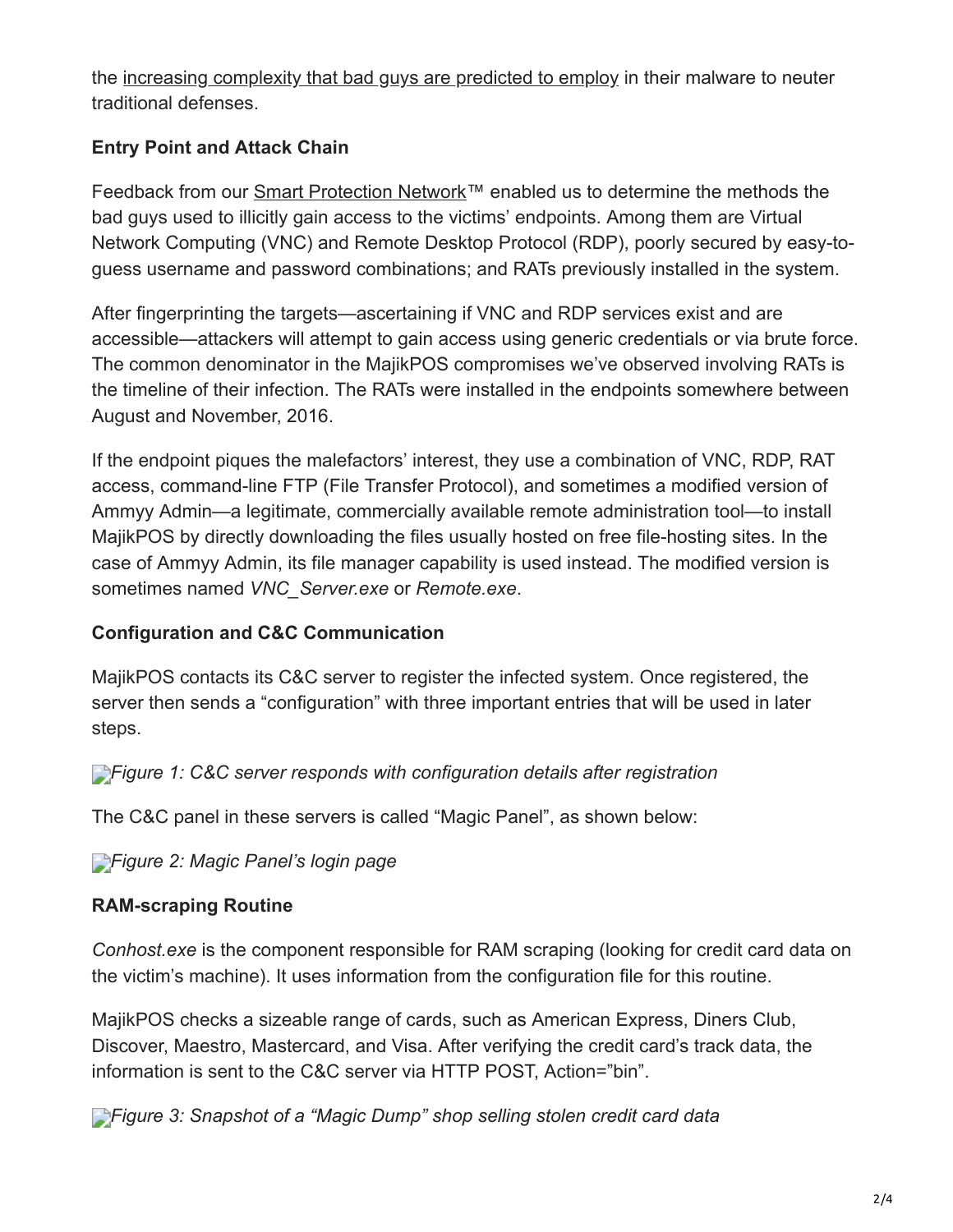### **Online Shops for Stolen Credit Card Data**

Our foray into one of MajikPOS's C&C servers, umbpan[.]xyz, led us to more websites with the same registrant, one of which is another Magic Panel. The rest of the websites are "Magic Dump" shops where stolen credit card information is sold.

The Dump shops currently contain around 23,400 stolen credit card tracks, sold from US \$9 to \$39 each, depending on the type of card. They can also be bought in bulk packages of 25, 50, and 100, priced at \$250, \$400, and \$700, respectively. Some of these websites were advertised on carding forums as early as February 2017 by a user called "MagicDumps", who has been updating the forums for new dumps based on location—mostly in the U.S. and Canada.

### **MajikPOS's Timeline**

Here is a rough timeline of events related to MajikPOS, based on our findings:

# $\overline{\phantom{a}}$

### **Other MajikPOS Tricks**

MajikPOS was written using .NET. It's an uncommon technique, but not unheard of. [GamaPOS, discovered in 2015, was the first documented PoS malware to use the .NET](http://blog.trendmicro.com/trendlabs-security-intelligence/new-gamapos-threat-spreads-in-the-us-via-andromeda-botnet/) framework. MajikPOS, like many of today's malware, uses encrypted communication to make it harder to detect on the network level. It took advantage of open RDP ports, similar to other related threats like [Operation Black Atlas.](http://blog.trendmicro.com/trendlabs-security-intelligence/operation-black-atlas-endangers-in-store-card-payments-and-smbs-worldwide-switches-between-blackpos-and-other-tools/)

We also spotted instances where MajikPOS's operators utilized commonly used lateral movement hacking tools. This can be an indication of their attempts to further access the victim's network. In separate incidents, we saw a command-line tool abused to deploy MajikPOS, along with other PoS malware. MajikPOS is also notable with how it tries to hide by mimicking common file names in Microsoft Windows.

# **Mitigation**

Properly configured [chip-and-pin credit cards with end-to-end encryption](http://blog.trendmicro.com/trendlabs-security-intelligence/moving-forward-with-emv-and-other-payment-technologies/) (EMVs) should be unaffected by this threat. Unfortunately, terminals that don't support them are at risk to threats like MajikPOS.

While the U.S. has adopted EMVs—thanks to the implementation of the EMV Liability Shift last October 2015—the transition has been a challenge. From July 2015 to June 2016, the U.S. [lagged behind](https://www.emvco.com/about_emvco.aspx?id=202) in terms of EMV-based transactions. While businesses and consumers across the country are increasingly deploying and using chip-based PoS terminals, many merchants, for instance, still haven't implemented the PIN part of the chip-and-PIN process. [Although the use of EMV Chip-and-PIN credit cards is not a silver bullet, EMVs are still a](https://www.trendmicro.com/vinfo/tmr/?/us/security/news/security-technology/faq-emv-credit-cards)